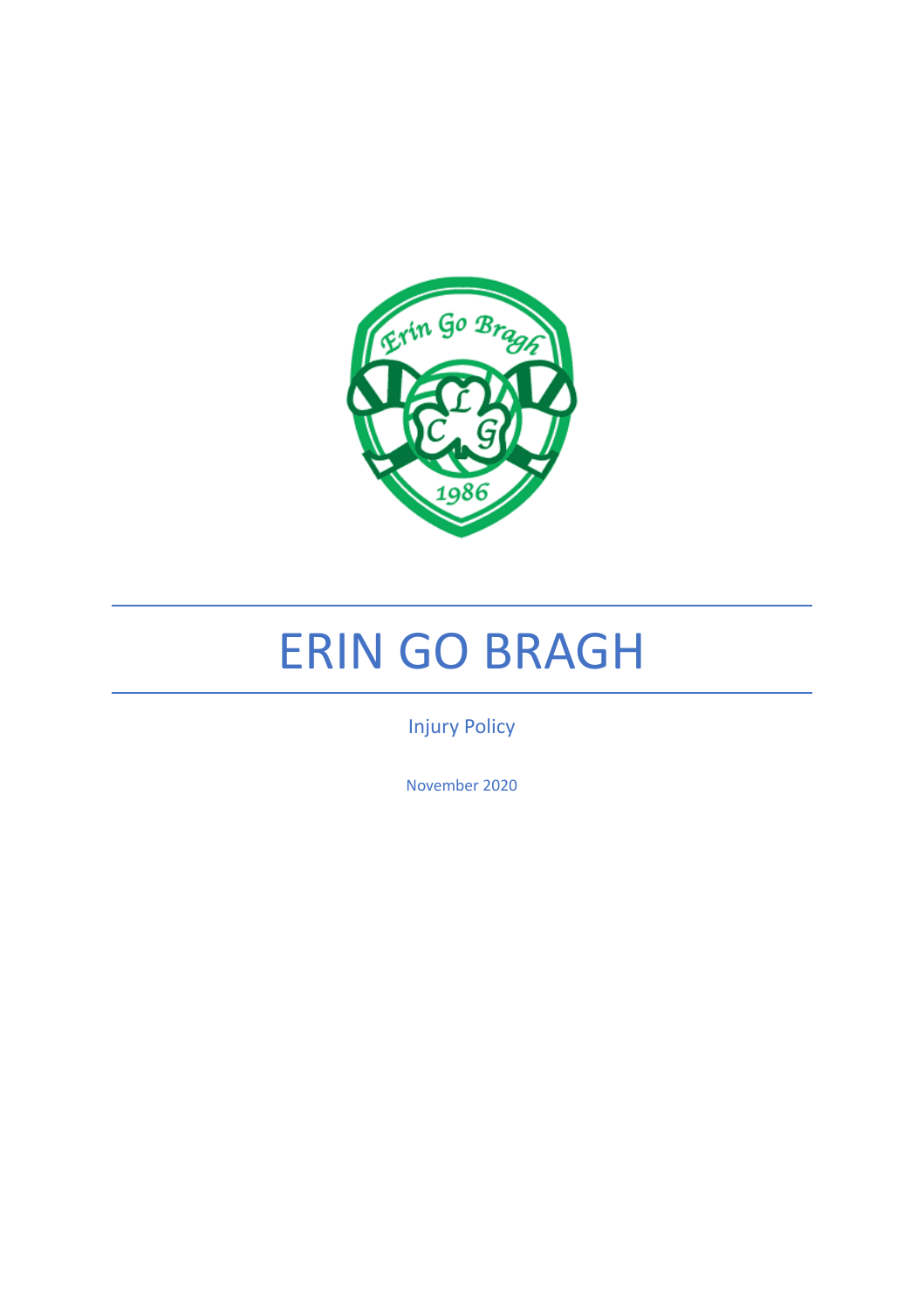#### **Introduction:**

This policy outlines the process that must be followed in the event of a club member sustaining an injury during (i) GAA match, (ii) official team training or (iii) official club activity. Major injuries should be processed through the GAA / LGFA Injury Benefit Fund or Camogie Insurance policy while minor injuries will be reimbursed through the club. All claims must be submitted using the Erin Go Bragh Injury Claim Notification.

## **GAA Injury Benefit Fund**

ERIN Go Bragh GAA players are covered by the GAA Injury Benefit Fund, LGFA Injury Fund operated by the National Governing Body of the GAA. The GAA & LGFA Injury Benefit Fund is a Self-funded benefit fund funded entirely from GAA funds with no outside involvement. The GAA Injury Benefit Fund does not seek to compensate fully for Injuries sustained but to supplement other Schemes such as Personal Accident or Health Insurance.

# **The GAA injury Fund applies to:**

\* **Registered Players** as per the Official Guide who play on a team registered with the GAA Injury Benefit Fund who incur accidental bodily injury while playing Hurling, Gaelic Football either in the course of an official competitive Fixture or an Official Sanctioned challenge match in the course of an official supervised training session.

\* Match officials' i.e. referees, linesmen or umpires injured while officiating at an official competitive fixture of Hurling

\* Voluntary coaches, team managers, selectors and members of official team parties injured during games or training

Social members, non-playing and non-coaching members are **not** covered under the GAA Injury Benefit Fund for injuries sustained during GAA activities

## **To qualify for cover**

\* You must be a fully-paid-up member of the Club

\* Your injury must have been sustained in an official Erin Go Bragh match or training session. Coaches are reminded that details of challenge matches must advised to the County Board through the secretary ([secretary.eringobragh.dubln@gaa.ie](mailto:secretary.eringobragh.dubln@gaa.ie) or [secretarybng.eringobragh.dublin@gaa.ie\)](mailto:secretarybng.eringobragh.dublin@gaa.ie) in advance.

Members must note that these arrangements are not "insurance" policies. Each player needs to ensure that they have adequate cover in place to meet their own individual needs and personal circumstances. The GAA Injury Benefit Fund is only in place to cover benefits which cannot be claimed elsewhere and is a benefit cover only. The GAA Injury Benefit fund does not seek to compensate fully for injuries sustained but to supplement other schemes such as Personal Accident or Health Insurance. The Injury Benefit Fund only provides cover for unrecoverable losses up to the limits specified. They are private schemes run by the GAA and are "remedies of last resort".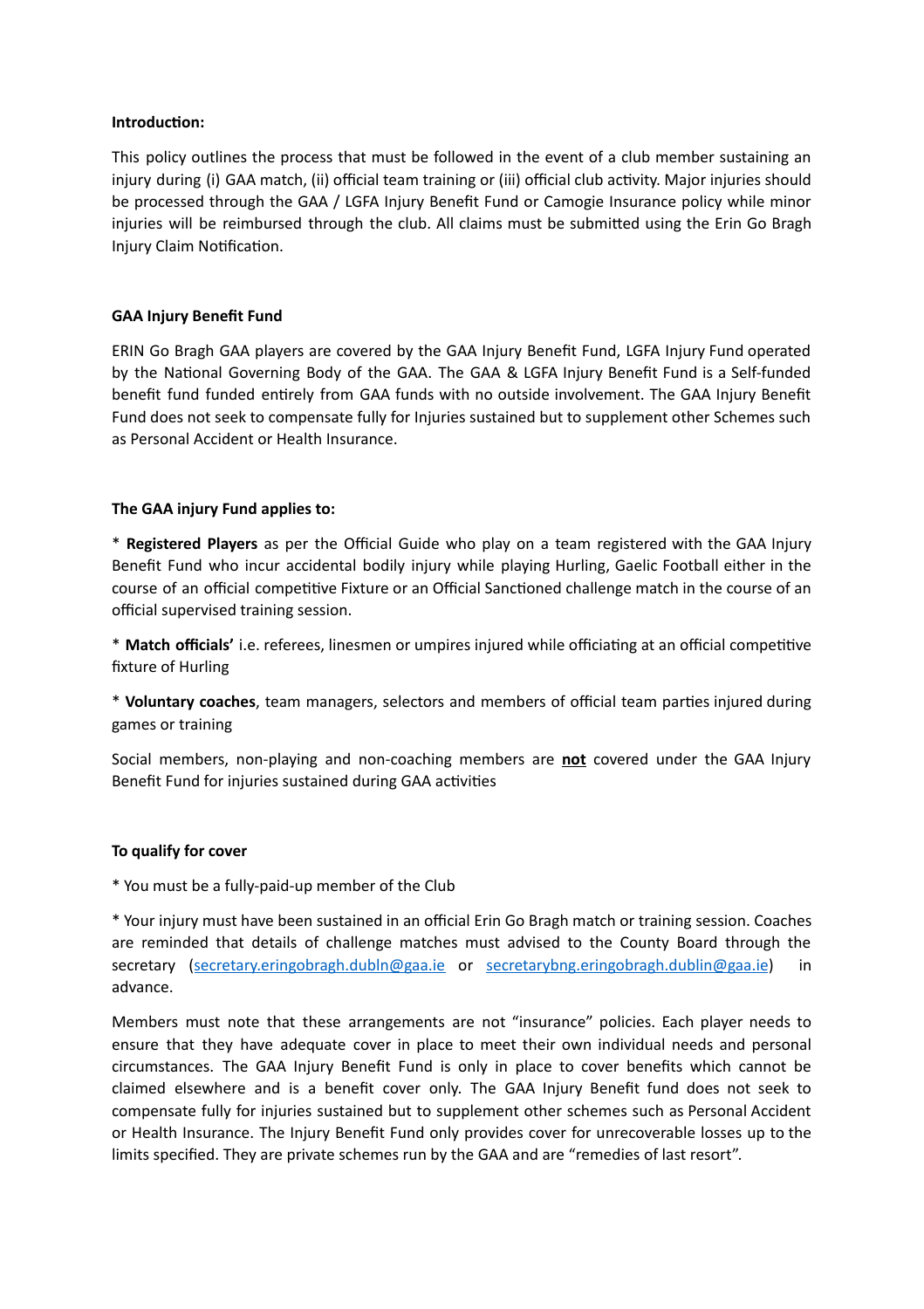Claimants are expected to seek redress by all other available means before claiming under the Injury Scheme. In the first instance members must utilise their private health insurance provisions where applicable. Similarly, for school children insured under a Pupil Personal Accident Policy, parents should utilise the provisions of the health cover of the Insurance Policy.

All claims must be routed through the club secretary ([secretary.eringobragh.dubln@gaa.ie](mailto:secretary.eringobragh.dubln@gaa.ie) or [egbladiessecretary@gmail.com](mailto:egbladiessecretary@gmail.com)) within 60 days of an injury.

We encourage Players/ Parents of Juveniles and Coaches to become familiar with the details and limitations of these schemes and the procedures to be used. Details can be found as follows:

https://www.gaa.ie/my-gaa/administrators/gaa-injury-benefit-fund

#### **Benefits covered:**

- 1. Medical
- 2. Dental
- 3. Supplementary Hospital Benefit
- 4. Loss of wages

#### **Procedure for submitting GAA Injury Fund claim**

Report any suspected Injury ASAP

- $\triangleright$  Any player sustaining an injury during a match (including challenge matches) should report the injury to management directly after match. The team management will then inform the referee so that it will be included in the match report.
- $\triangleright$  If a player is not aware of the injury until after leaving the match they should contact the team manager immediately to inform them of the injury.
- $\triangleright$  If an injury is sustained during a training session the player should report the injury to the team manager before leaving training.
- $\triangleright$  In the event of a player having to attend a hospital the player should attend the public hospital as each player has free access to the full range of services at the hospital subject to the A&E charge levied ( $€100$ ). If a player attends a GP prior to attending hospital and receives a referral letter this A&E charge will not apply.

Players having attended A&E in a public or private hospital will be reimbursed  $\epsilon$ 80 towards the cost of the attendance on the production of a receipt (this is 80% of the full cost of the A&E charge in a public hospital). Any attendance by a player at a hospital arising from a match or training incident **MUST** be nofied to [secretary.eringobragh.dubln@gaa.ie](mailto:secretary.eringobragh.dubln@gaa.ie) or [egbladiessecretary@gmail.com](mailto:egbladiessecretary@gmail.com)